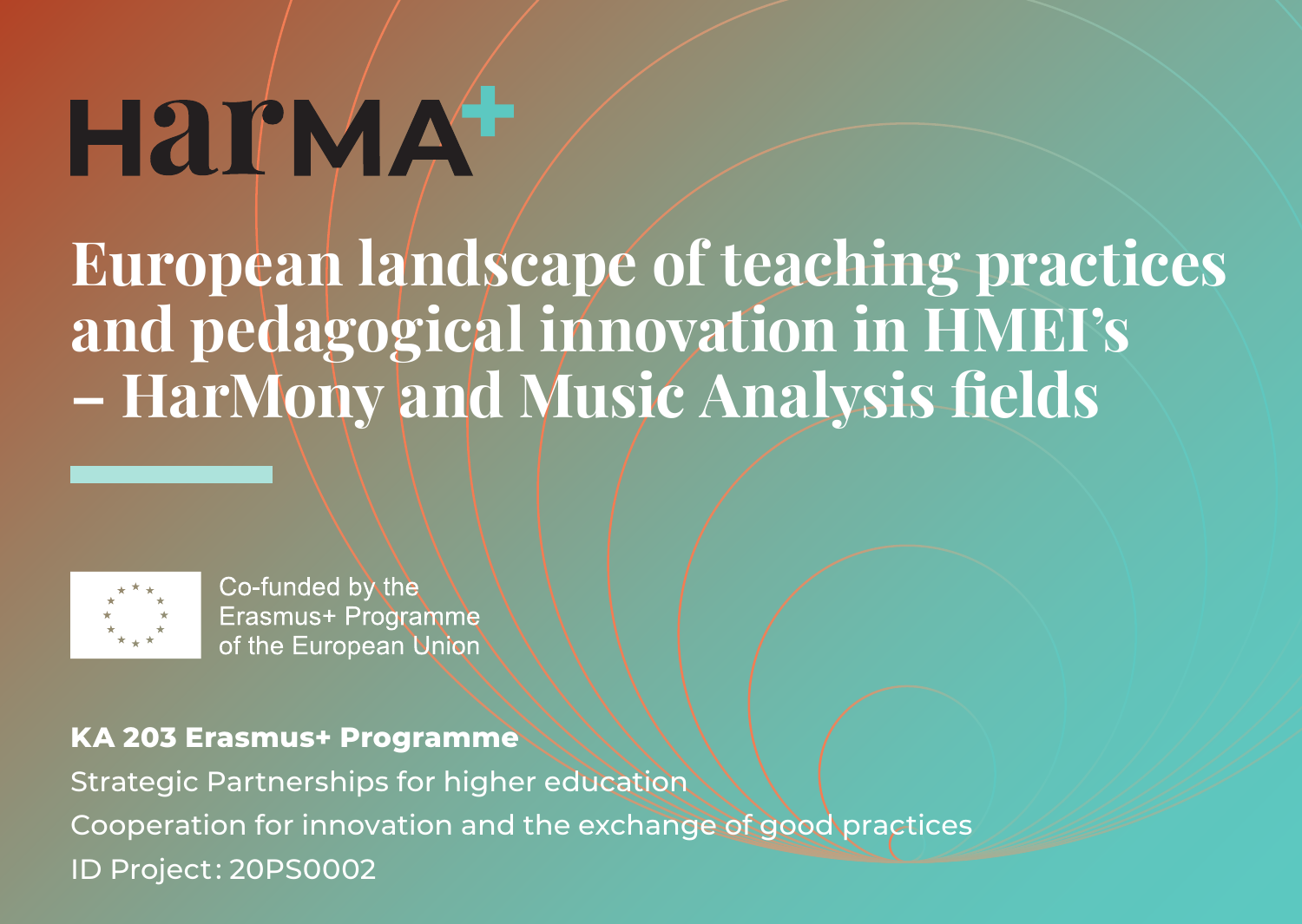## **Resume**

This project created by Salvatore Gioveni promotes cross-border collaboration in the field of music theory through sharing knowledge and transferring pedagogical innovation. It thus responds to a lack of centralised sources and framework to deepen reflection by means of cross-disciplinary study at European and international level.

There is a significant wealth of educational practices from one country to another in this sector, especially in terms of harmonic musical notation and analysis. However, Music HMEI's are facing the nonexistence of a European network for pedagogical staff in music theory so far.

**To improve the situation, the project will, among other things, develop 4 intellectual outputs led by the following partners :** 

- ✚ European digital platform **IO 1**
- ✚ An European bibliography **IO 2**
- ✚ A repository of courses' descriptions **IO 3**
- ✚ A multilingual glossary of basic terms in music theory fields **IO 4**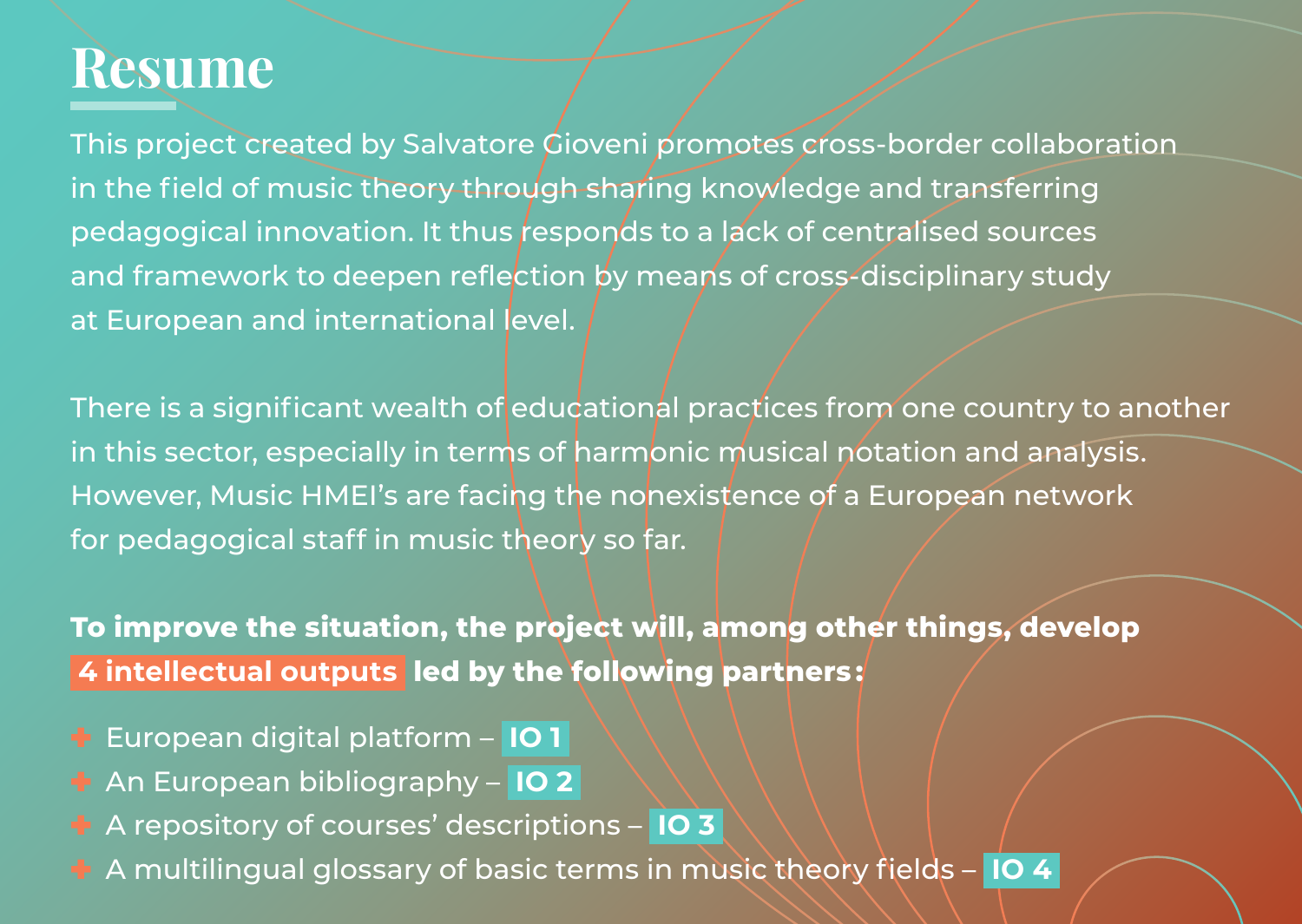**Besides the Conservatoire royal de Bruxelles as leader of the project, the following partner institutions are involved :** 

- ✚ Conservatoire royal de Bruxelles, Belgium **IO 1**
- ✚ Akademia Muzyczna im. Stanisława Moniuszki w, Gdańsku, Poland **IO 2**
- ✚ Liszt Ferenc Zeneművészeti Egyetem, Budapest, Hungary **IO 3**
- **+ Hochschule für Musik und Theater "Felix Mendelssohn Bartholdy" Leipzig,** Germany – **IO 4**
- **Estonian Academy for Music and Theatre, Tallinn, Estonia**
- ✚ AEC Association Européenne des Conservatoires, Académies de Musique et Musikhochschulen, Belgium

aMuz | Stanisław Moniuszko

 $H_{AEC}$ 

LISZT ACADEMY

ESTONIAN ACADEMY OF MUSIC AND THEATRE

muhami ahaan di





Co-runded by the<br>Erasmus+ Programme



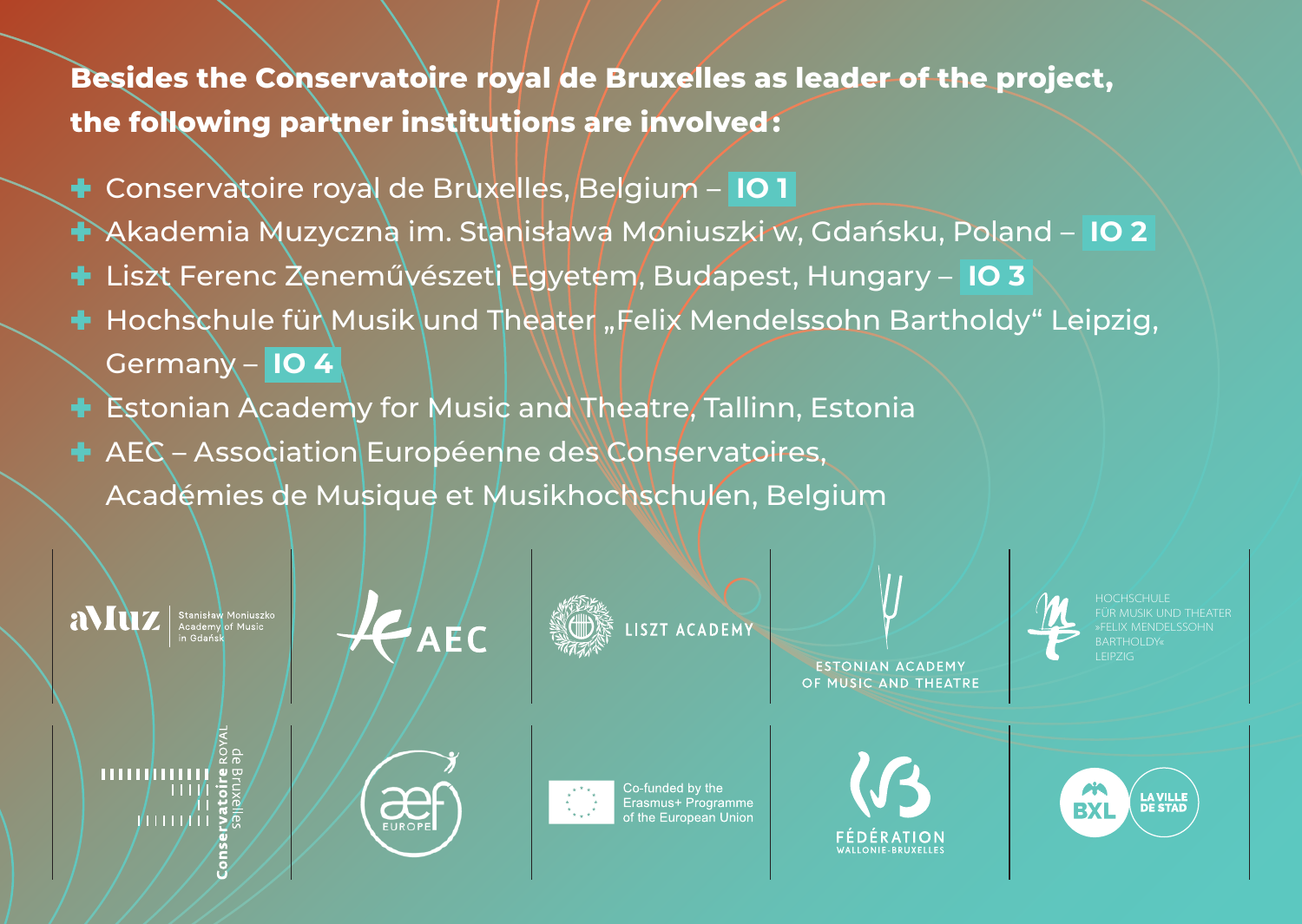#### **Description**

Led by the Conservatoire royal de Bruxelles, this project answers the need to **develop collaborative tools,** share knowledge and **transfer pedagogical innovation** in the very specific field of **music theory in higher music education institutions** throughout Europe by working towards a **pedagogical rapprochement.** These courses are often the object of pedagogical reflections but there's a lack of a centralised source and framework to support this reflection by means of cross-disciplinary study at European and international level. A certain pedagogical adaptability must lead teachers to reopen their pedagogical perspective and to teach their students using other methodologies or at least share them.

The project intends to tackle the question of the **transfer of practices and methodologies** between higher music education institutions (HMEI), in particular for music theory courses. Indeed, there is a significant wealth of educational practices from one country to another in this sector, especially in terms of harmonic musical notation and analysis.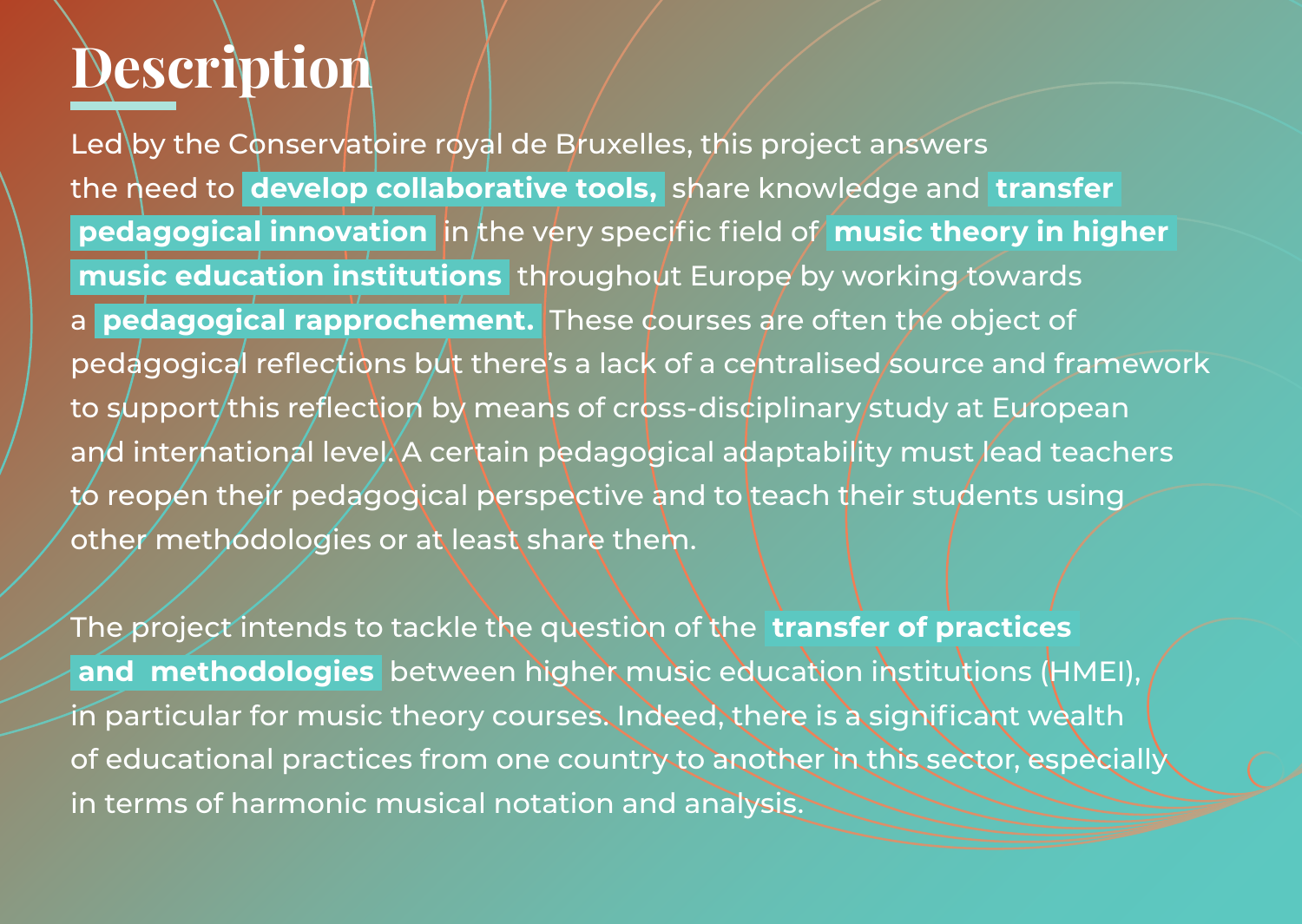Nevertheless, HMEI are **facing the nonexistence of a European network for pedagogical staff in theoretical subjects** such as harmony, musical analysis, ear training, solfeggio, specific to the realities and practices of higher arts schools. University networks exists reserved for university researchers (EUROMAC) while the teachers of theoretical subjects in European HMEI are generally not PhD and even less musicologists. They studied an instrument, or specialised in subjects such as counterpoint, fugue or composition. Musicologists do not practice music and are even for the most part non-instrumentalists.

These HMEI, however, have **an increased need to develop their internationalisation** and therefore develop a network between teachers to look for other sources and practices and update their own courses content or develop new music theory subjects in their institution.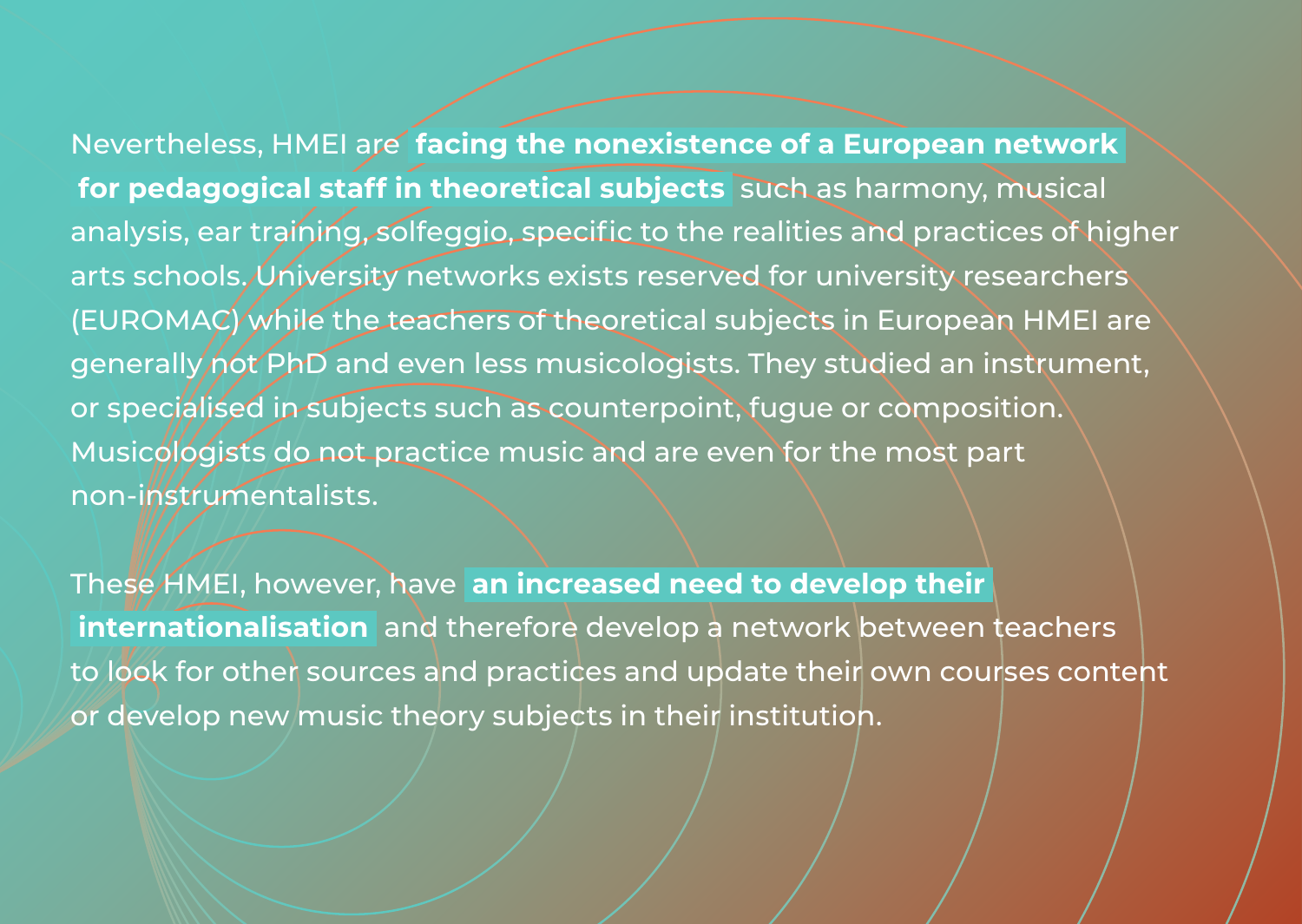**The project, targeting music theory departments' community (institutions, teachers, students and professionals) in HMEI's will pursue the following objectives :** 

- $**$\div$  Collect, analyse, share, compare and transfer the pedagogical practices**$ of the music theory courses among HMEI in Europe
- $**$\bullet$  Create a meeting and exchange room for teachers of these disciplines in order**$ to encourage the confrontation of practices and the development of joint tools
- Create a reference platform for music theory lessons
- Maintain and develop the place of music theory courses in the curricula of the various higher education institutions concerned
- $^\prime$ Maintain, develop, modernise, update and promote music theory courses and their curricula
- Develop a network of teachers of theory courses in musical fields
- Foster and strengthen the links between higher education institutions, research and professional musicians in the field of music theory in Europe
- ✚ Foster and strengthen the internationalisation of higher music education institutions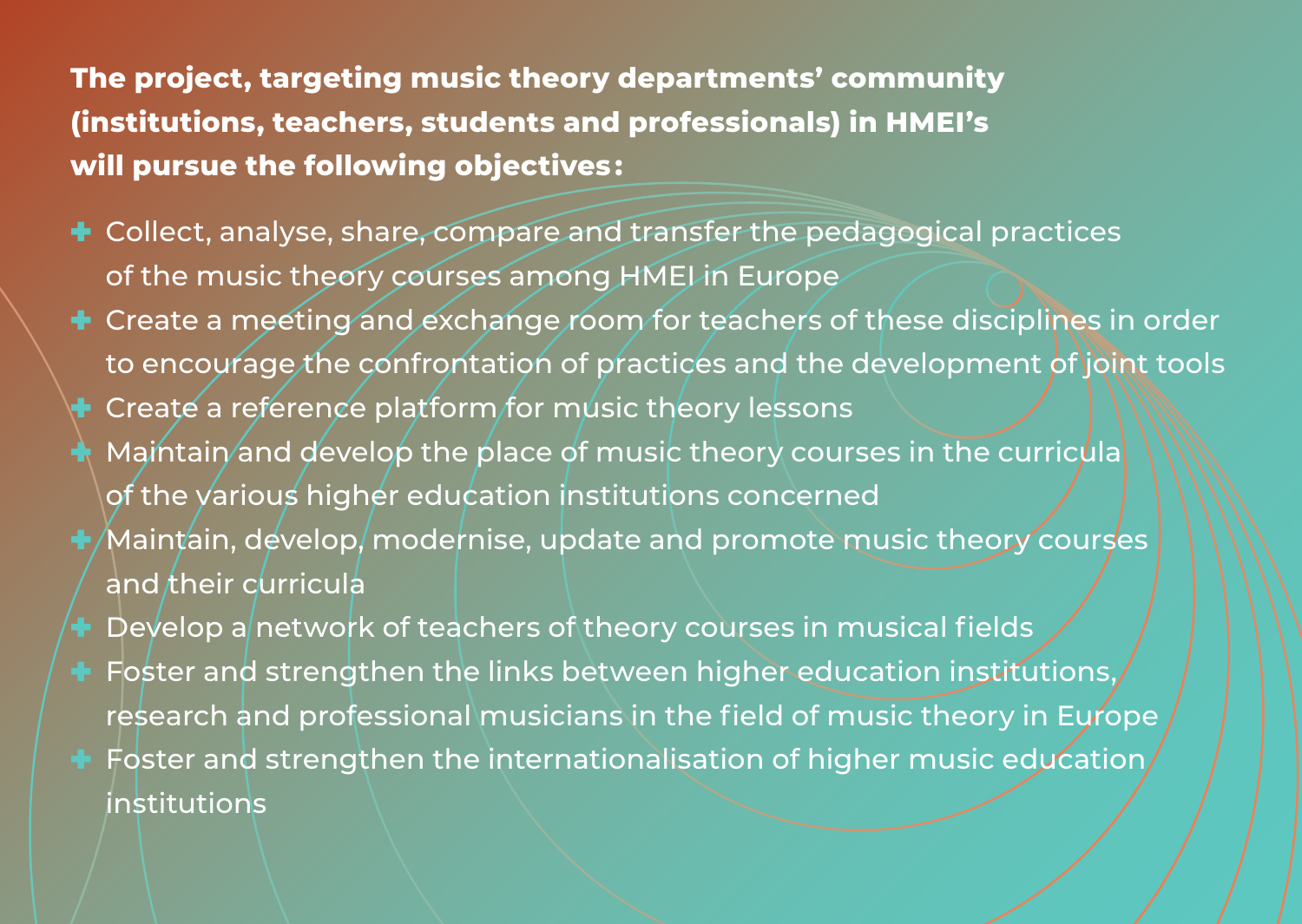**Our partnership is aiming to develop, whithin this project, several intellectual outputs and activities to reach results following the project's objectives. We plan to particularly work on innovation in the area of music theory to :** 

- ✚ Develop an online exchange platform on harmony and music analysis **IO 1**
- ✚ Develop a dynamic European bibliography **IO 2**
- ✚ Develop a catalogue of new methodologies and practices – **IO 3**
- Develop a multi language terminology dictionary in music theory  $\frac{1}{2}$  **IO 4**
- Organise 1 training for staff and 1 intensive programme for students
- ✚ Organise 1 dissemination conference and 1 final conference gathering at least 200 participants coming from HMEI's across Europe and beyond ✚ Foster transfer of new methodologies and practices into music theory courses Strengthen the internationalisation of each participating institutions ✚ Develop a network between teachers to look for other sources and practices
- Update their own courses content or develop new music theory subjects in their institution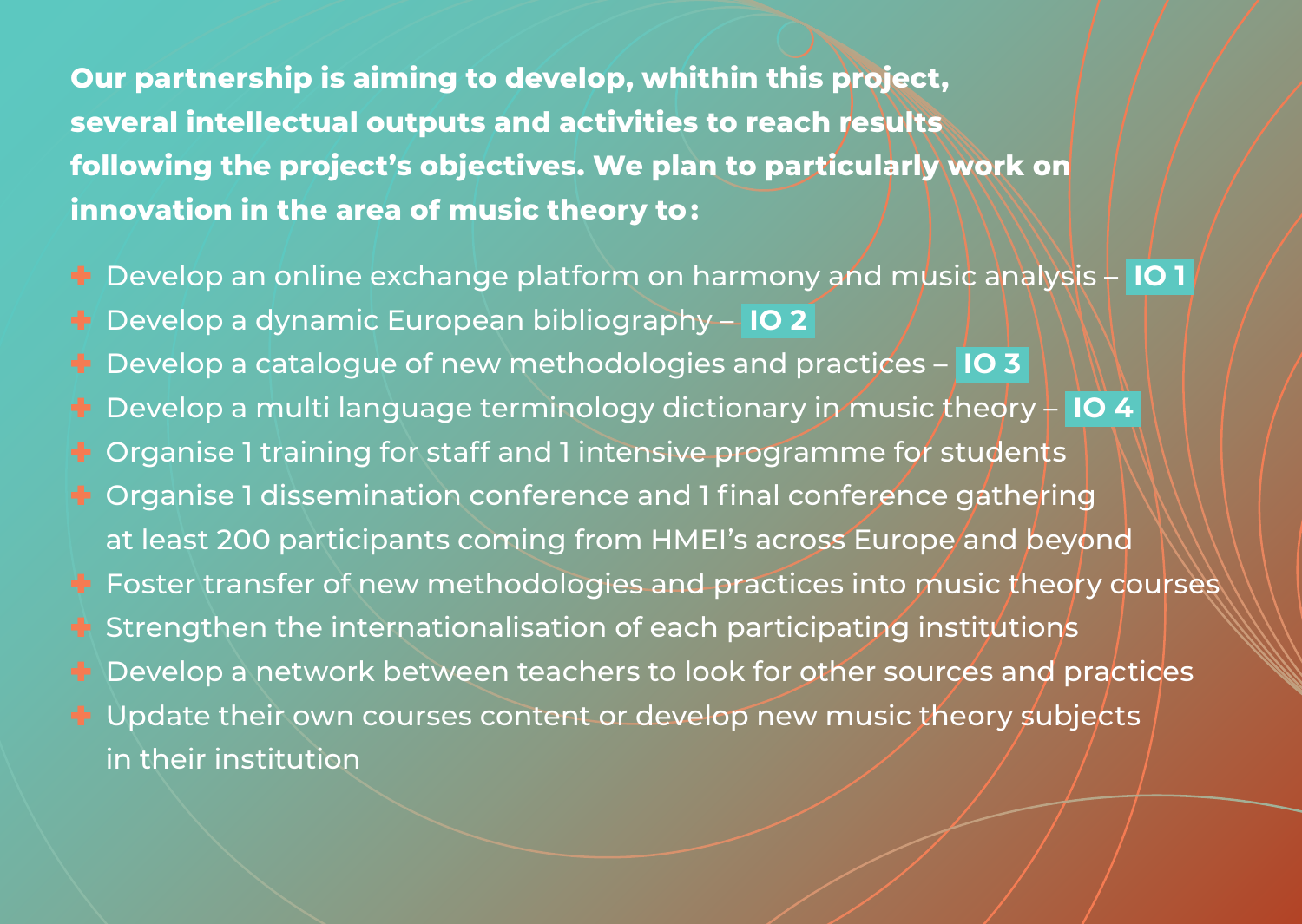The project intends to have a wide impact mainly at national and European level by giving the HMEI's in Europe providing music theory **courses online tools** to help the music theory community to find resources, new methodologies and courses content to **reinforce the skills of the teaching staff and the students.**

Results of the project will be available for free in a digital format, and integrated into **the digital platform – IO 1** to ensure their visibility and a wide exploitation by the institutions organising music theory courses.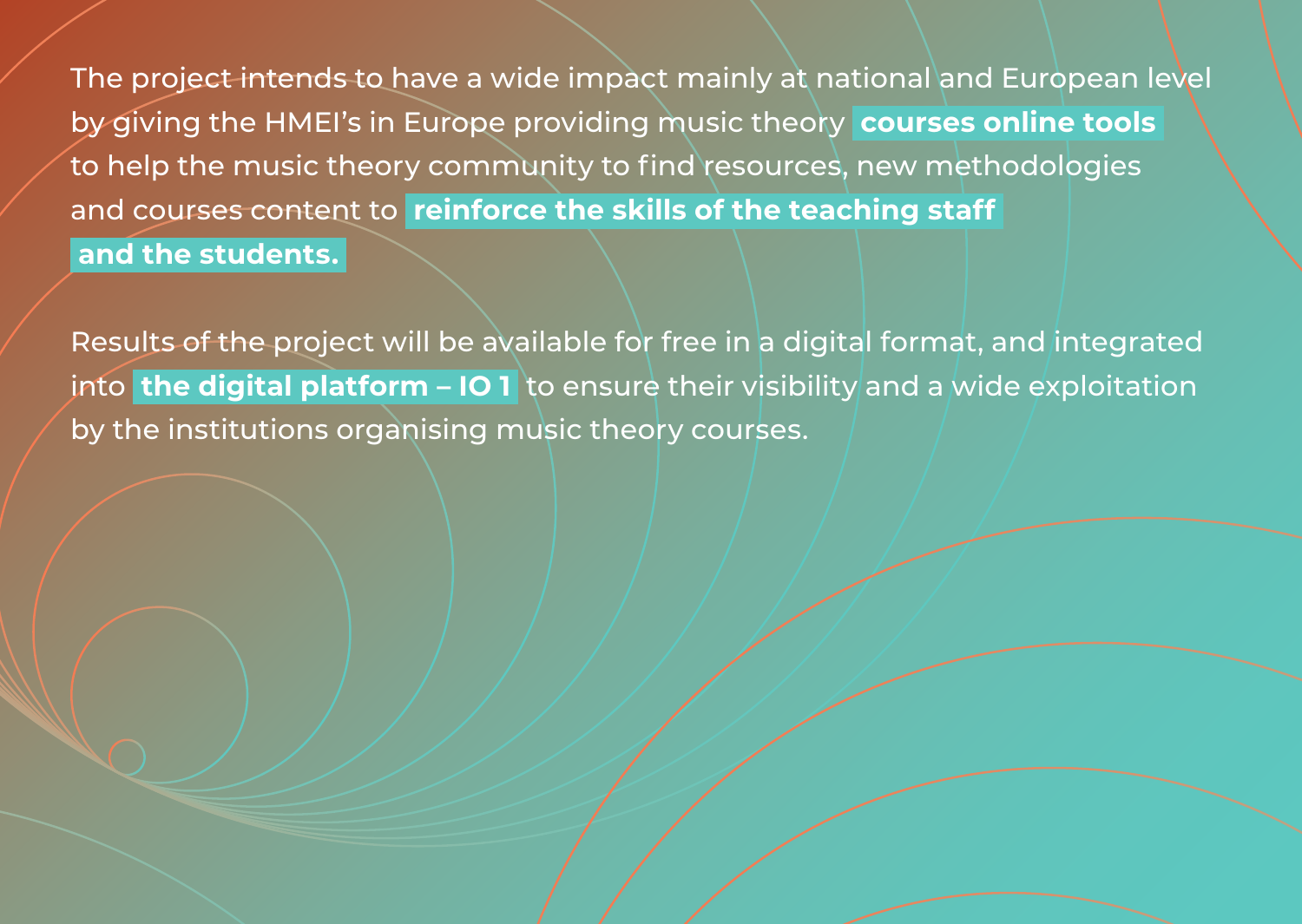# **Coordinator and Manager**

**Conservatoire royal de Bruxelles** Rue de la Régence 30 - 1000 Bruxelles [erasmusconservatoire.be](http://erasmusconservatoire.be)

**Salvatore Gioveni**, Manager [erasmus@conservatoire.be](mailto:erasmus@conservatoire.be) [harmaplus.eu](http://harmaplus.eu)

ID Project : 20PS0002